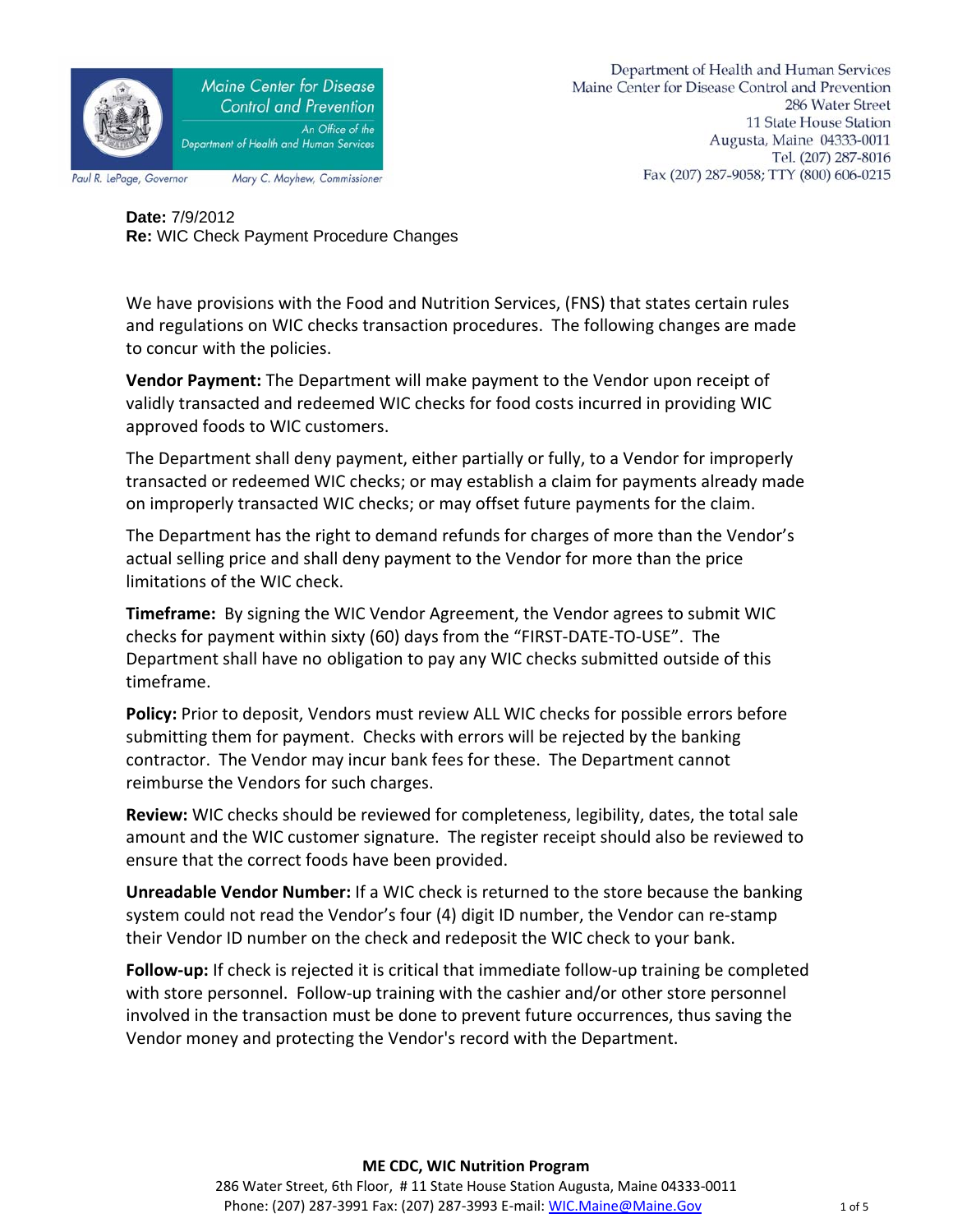**Payment Inquiry and Reconsideration Requests:** All payment inquiries regarding specific WIC checks must be submitted in writing by mail. Telephone inquiries of this type will not be researched. Telephone requests for general information are welcomed.

**WIC Check Appeal:** For Vendors who believe a payment denial has been made incorrectly, or believe there is a justifiable reason why payment should be made, the Department may consider payment approval with valid justification. A Vendor must submit a written payment reconsideration request to the Department within ninety (90) days of the "FIRST‐ DATE-TO-USE" printed on the check. Remember to always keep a photocopy of all items being mailed, including the front and back of the check (See enclosed **WIC check Appeal Request** form).

### **Reconsideration requests must include:**

- 1. One completed WIC check appeal form must be prepared for each rejected check appeal requested. A brief explanation on the form describing the circumstances, the reason why payment should be reconsidered, and what steps have been taken to prevent problem(s) in the future.
- 2. Vendor stamp number, date mailed, check number, complete store name with address, contact name and a phone number.
- 3. The check image with the denial/rejection stamp and receipt copy of the original receipt or journal transaction.
- 4. A corrective action plan demonstrating to the Department how the problem(s) will be prevented in the future.

**Approval/Denial** Consideration will be given to the documentation submitted. Incomplete appeal forms or appeals that do not include the check and the receipt will be denied.

- If the appeal is approved, the WIC program will process an ACH
- If the appeal is denied, the WIC program will inform vendor of denial and return it to the Vendor.

## **Checks reject for the following reasons:**

- Missing/Unreadable Vendor Stamp ‐ The WIC check was not stamped at all or not clearly stamped prior to deposit. Stamp the check clearly and redeposit to your bank within sixty (60) days from the "first date to use". Do not send this check to the State Agency WIC checks beyond the deposit period will not be paid. Missing Vendor Stamp, Stamp and Resubmit.
- **Unauthorized Vendor Stamp** The store's vendor stamp is no longer active. The Maine WIC Nutrition Program will not authorize payment for checks by unauthorized vendors.
- Early Cashing/Void ‐ "Deposited Early" This means that the WIC check was used before the "First Date to Use". The Maine WIC Nutrition Program will not authorize payment for checks taken early.
- Stale Date/Void ‐ "Deposited Late" This means that the WIC check was used after the "Last Date to Use". The Maine WIC Nutrition Program will not authorize payment for checks taken late.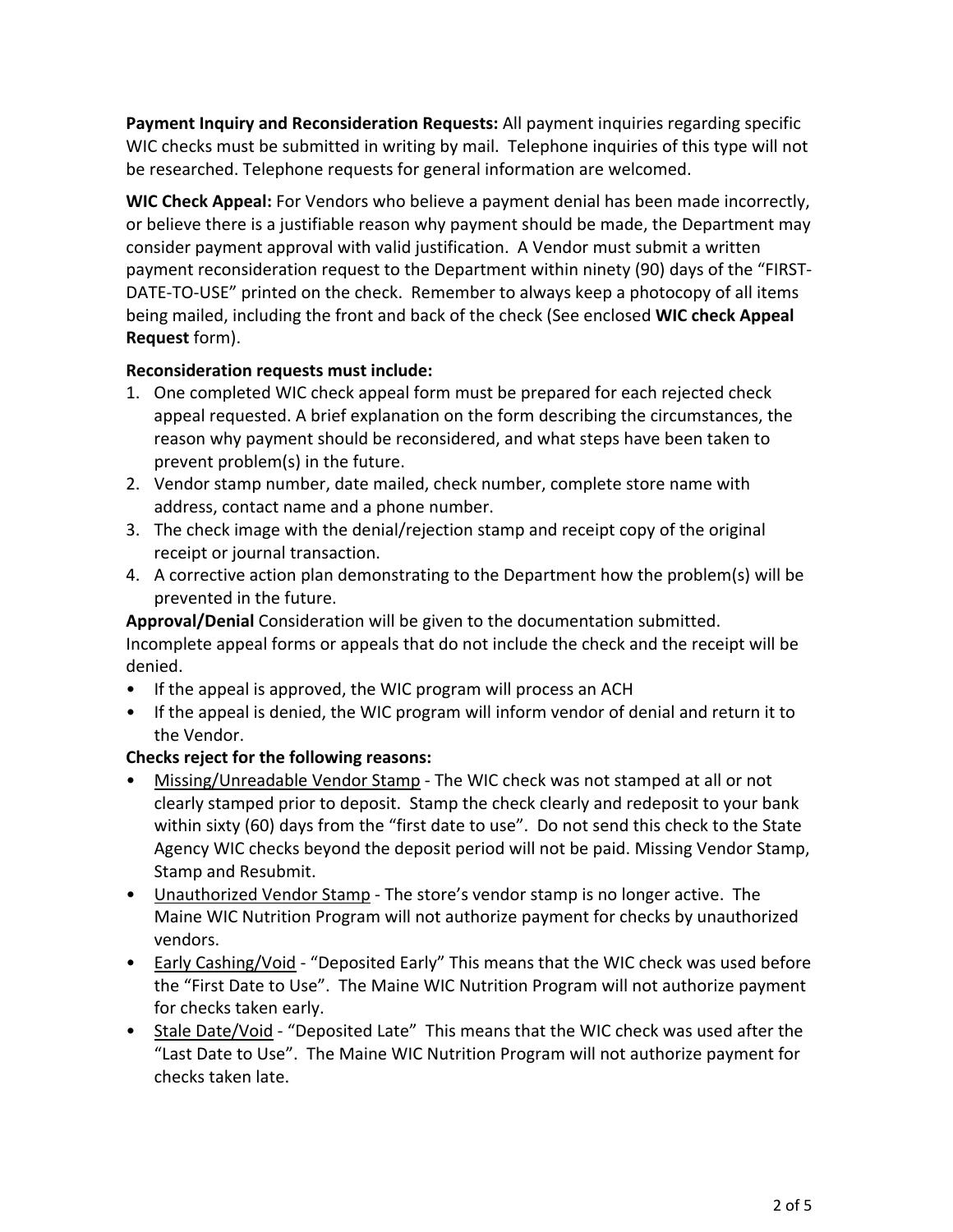- Missing Signature/Void No authorized representative's/ proxy signature in the lower right hand corner of the check. This means the WIC participant/authorized representative/proxy did not sign the check. The check must be signed at the store during the transaction procedure, after the purchase price has been entered on the check. The cashier is required to verify that the signature on the check matches the signature on the WIC ID Folder. The Maine WIC Nutrition Program will NOT reimburse the store for a check taken without a valid signature.
- Altered/Void Obvious Alterations. the Maine WIC Nutrition Program will not authorize payment for checks that display obvious alterations. Tears, puncture, written over to the food prescription, amount, "First‐Date‐To‐Use" or "Last‐Date‐To‐ Use"etc.
- Unreasonable Dollar amount/Void WIC checks redeemed for more than the "MAXIMUM PURCHASE PRICE‐MUST NOT EXCEED". The WIC Program will reduce payment on WIC checks submitted in excess of the maximum redemption price for WIC products. In such cases, the Maine WIC Program shall pay no more than the maximum dollar amount. The maximum dollar value that WIC will pay is based on an average of the reported prices from each authorized vendor of the same sized stores. Payment of the reduced amount will be made by direct deposit credit to the vendor's bank account. The check will be returned to the vendor and bank fees may apply.
- Encoding Error ‐ The vendor bank has scanned WIC check and coded check for different amount than written on WIC check. Do not send this check to the WIC Program; verify your bank statement; your bank may have encoded your check wrong.
- 2 Present/ Void Do Not Redeposit ‐ the WIC check has already been paid.

#### **Before requesting an appeal, the vendor must**

Review the following:

- Depository bank statement reflecting WIC direct deposit credits
- WIC ACH statement detailing the direct deposit credit transaction under consideration
- Copy of the receipt verifying that the correct items in the correct amounts were sold

#### **WIC Check Appeal Procedures**

A vendor may appeal the State Agency's decision to pay a WIC check in instances in which the original WIC check was rejected due to:

- WIC Bank Error
- WIC program error
- Circumstances beyond the vendor's control

Send the following to the State Agency:

- **WIC check Appeal Request** form
- **WIC check** Legal WIC check copy
- **Receipt** Copy of the original receipt or journal transaction report verifying the correct WIC transaction procedures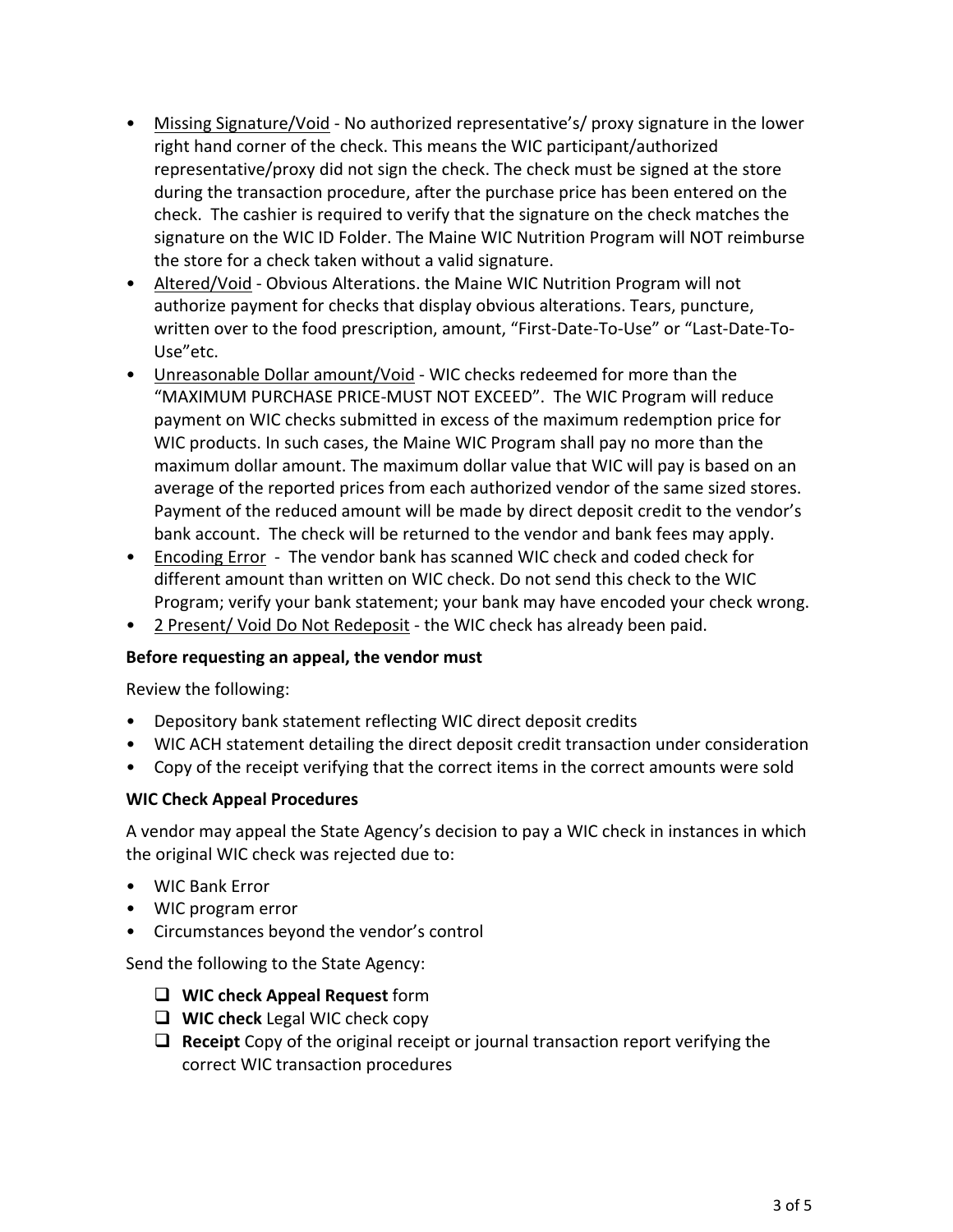**Banking Fees** Many financial institutions charge their customers for items that are returned and charged back to the accounts. If your bank assesses a charge for this, it is between you and your bank. The WIC Vendor Agreement states that you will assure that each WIC check:

- 1. Is signed.
- 2. Is redeemed in the proper timeframe.
- 3. Does not exceed the "MAXIMUM PURCHASE PRICE" printed on the check.

**The Maine CDC, WIC Nutrition Program is not responsible for any bank charges, returned checks or other fees charged to the vendor that result from the non‐payment or partial payment of WIC checks.** Vendors may not recover any bank charges from the WIC program, or from WIC participants or their proxies.

**Additional Vendor Information** Vendors may not seek reimbursement of money or return of food from WIC participants for any rejected check. The Vendor may not appeal disputes regarding WIC check payments and vendor claims.

The Maine CDC, WIC Nutrition Program cannot pay for WIC checks from other states. The Maine CDC, WIC Nutrition Program has the right to modify payment, to assess a claim, or to charge a fine for WIC checks transacted for unauthorized foods, other items, or with sales tax charged.

The Maine CDC, WIC Nutrition Program may deny payment to the Vendor for improperly redeemed checks or may require refunds for payments already made on improperly redeemed checks.

It is the responsibility of each vendor to regularly clean and ink the vendor stamps to ensure they are imprinting a clear and easily readable vendor number.

We are available, toll-free, at (800) 437-9300 to answer any questions you might have. For resources visit us at www.WICforME.com. We appreciate your dedication to the WIC Program.

Sincerely,

Maine CDC, WIC Nutrition Program Management